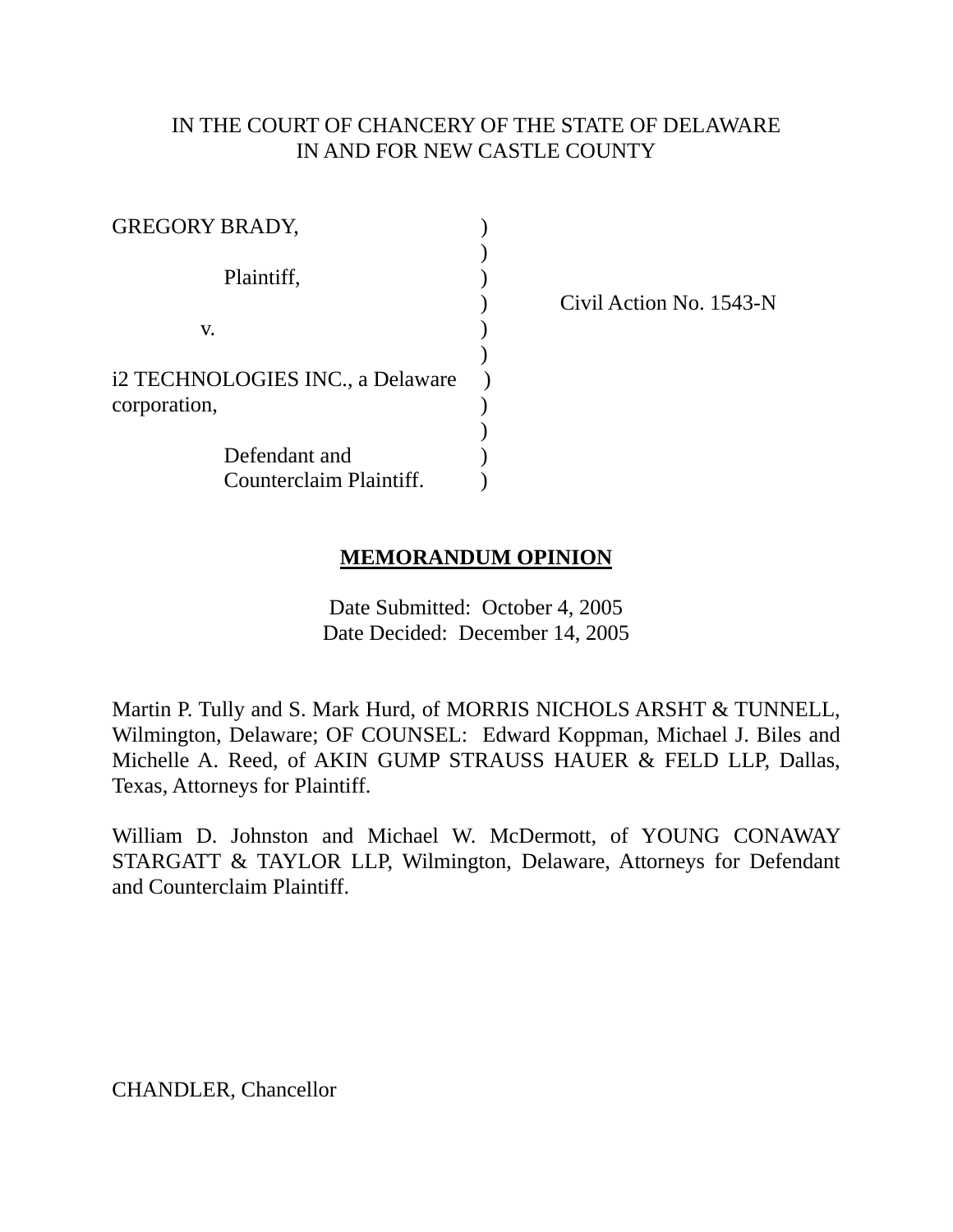A former executive and director of a Delaware corporation seeks advancement of his expenses in connection with the defense of certain proceedings, including a civil enforcement action filed against him by the Securities and Exchange Commission. This case requires me to interpret the effect of a severance agreement and its indemnification provision on advancement rights granted in an earlier agreement between the same parties. In particular, when the later severance agreement includes an integration clause affirming that such agreement expresses the entire agreement with respect to its subject matter, do the advancement rights survive integration, or are they superseded by the newer severance agreement? As explained below, I conclude that the advancement rights have survived and remain in full force and effect.

### **I. FACTUAL BACKGROUND**

Defendant i2 Technologies, Inc. ("i2" or the "Company") provides enterprise supply management solutions, including various supply chain software and service offerings. In 1996, i2 presciently entered into an Indemnification Agreement (the "1996 Agreement") with plaintiff Gregory Brady, then President of Field Operations, in order to induce Brady to continue to serve as an officer or director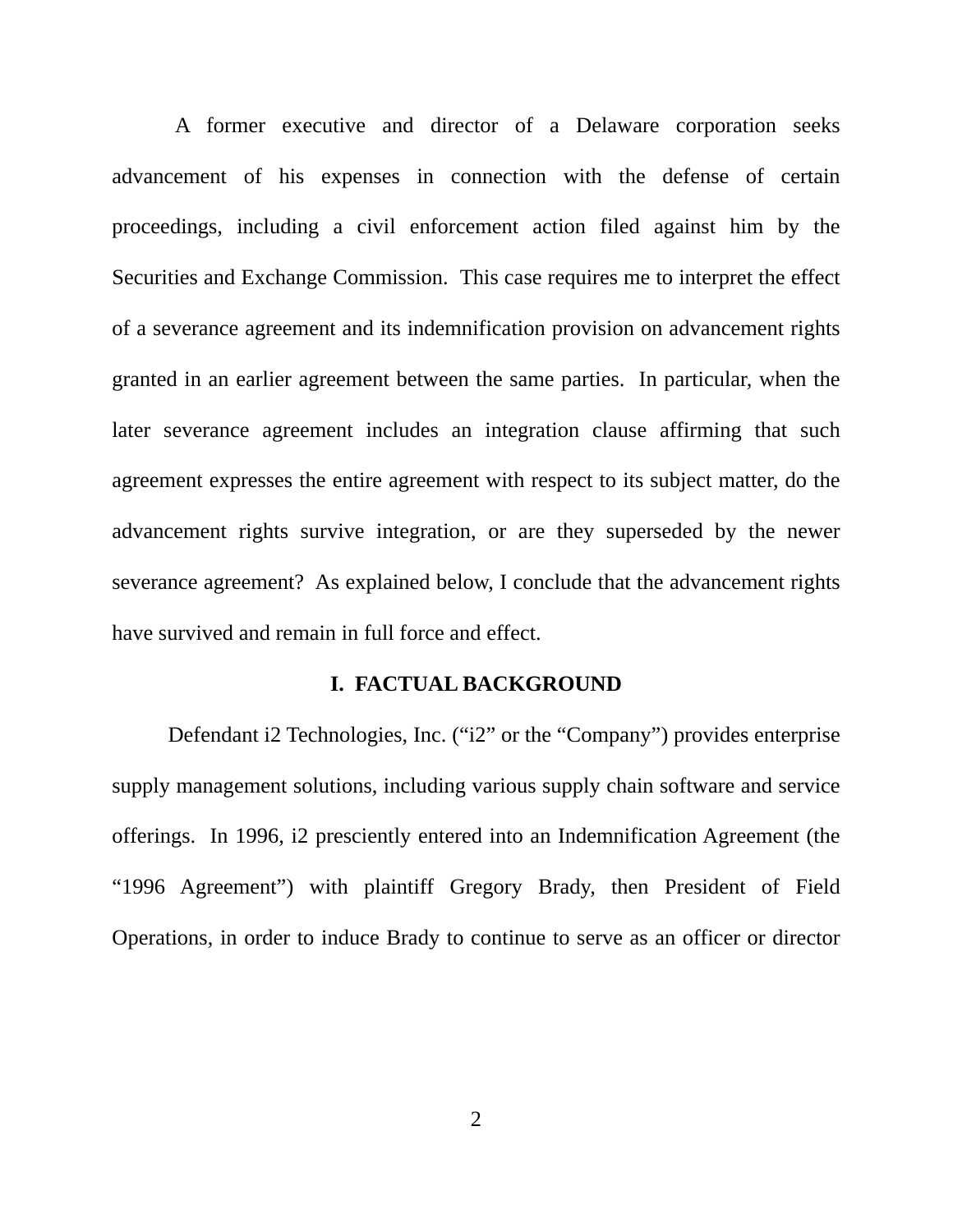of the Company.<sup>1</sup> Relevant provisions of the 1996 Agreement beyond general indemnification obligations include the continuation of the Company's obligations after the termination of Brady's employment<sup>[2](#page-2-1)</sup> and the advancement by the Company of reasonable expenses incurred in defending against any action brought against Brady arising from his position with  $i2<sup>3</sup>$  Further, any amendment or termination of the 1996 Agreement would not be effective unless in writing signed by both parties.<sup>[4](#page-2-3)</sup>

In May 2001, Brady became i2's CEO and a member of its Board of Directors, but his tenure was short lived. Following communications from an exofficer containing allegations related to revenue recognition and financial reporting, i2's Board of Directors directed its Audit Committee to conduct an internal investigation.<sup>5</sup> During this investigation, in early April 2002, Brady resigned as CEO of the Company. Robert Donohoo, i2's General Counsel, drafted and negotiated Brady's severance agreement (the "2002 Agreement") to address

<span id="page-2-0"></span><sup>&</sup>lt;sup>1</sup> Ex. B to Plaintiff's Answering Brief in Response to Defendant's Summary Judgment Motion (hereafter "PX \_\_") at recitals.

<span id="page-2-1"></span> $^{2}$  *Id.* at § 5.

<span id="page-2-2"></span><sup>3</sup> *Id*. at § 7.

<span id="page-2-3"></span> $^{4}$  *Id.* at § 15.

<span id="page-2-4"></span> $<sup>5</sup>$  Ex. L to Affidavit of Michael W. McDermott, Esquire, submitted in support of Movants'</sup> Opening Brief of Defendant and Counterclaim Plaintiff i2 Technologies, Inc. in Support of Its Motion for Summary Judgment (hereafter "McDermott Exhibit  $\cdots$ ) at  $\P$  6.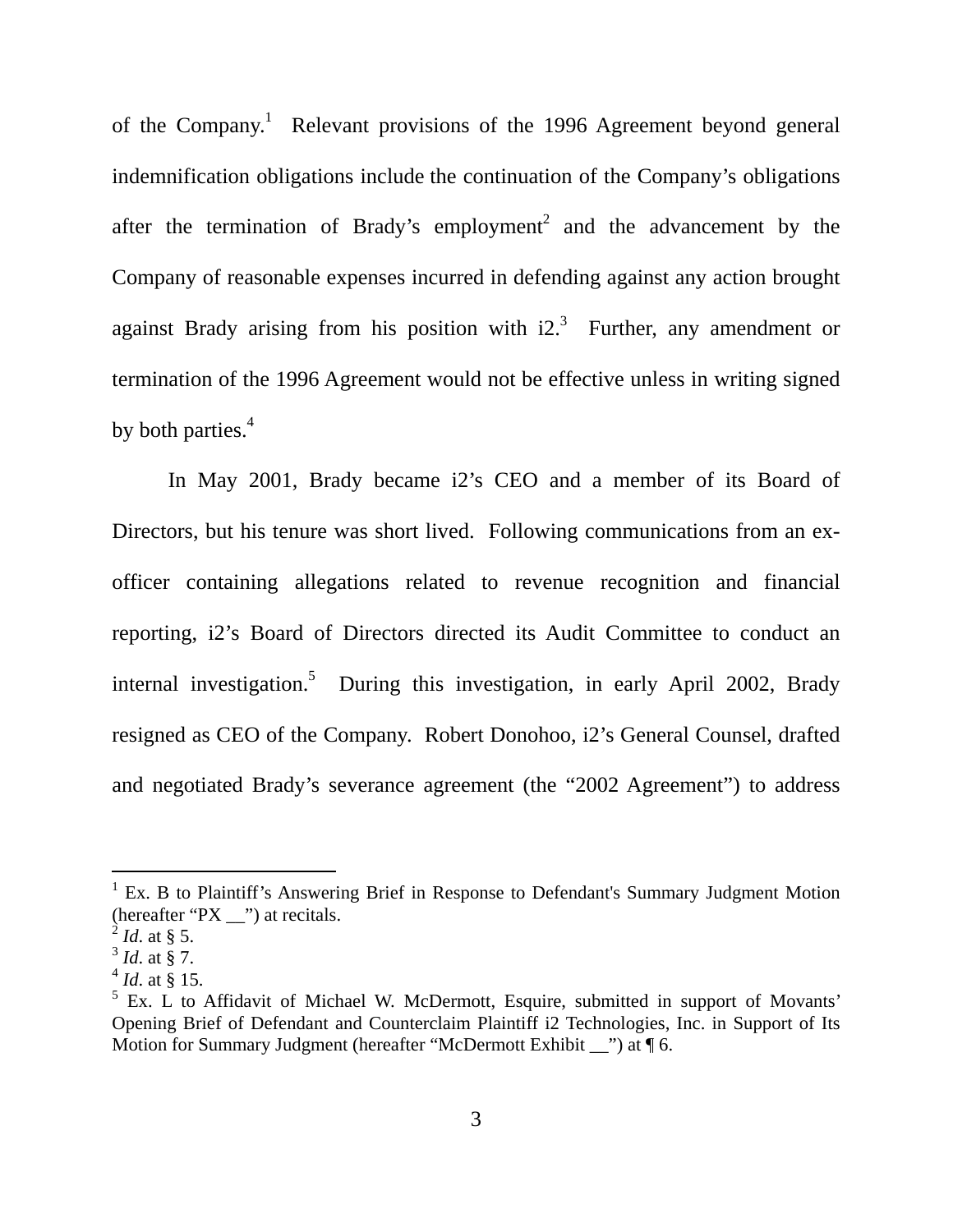the numerous issues left open by Brady's resignation. The  $2002$  Agreement ultimately included, among other things, a \$500,000 consulting fee and the allocations of a BMW Z-8, a leased Porsche, and expenses associated with the use of Brady's yacht for "Company related business matters."<sup>[7](#page-3-1)</sup> Additionally, the 2002 Agreement provided for the Company's indemnification of Brady against any proceeding arising by reason of Brady's employment at the Company.<sup>[8](#page-3-2)</sup> The 2002 Agreement concludes with an integration clause stating that the 2002 Agreement, along with certain other agreements, constitute "an integrated, written contract, expressing the entire agreement between the Company and [Brady] with respect to the subject matter hereof."<sup>[9](#page-3-3)</sup>

In 2003 during the course of its investigation, the Audit Committee advised certain former officers, including Brady, to retain counsel before the Committee's planned interviews of each such officer. Brady's newly retained counsel requested the advancement of legal fees, and i2 responded by proposing a new advancement agreement between i2 and Brady (the "2003 Agreement"). In the proposed 2003 Agreement, the Company agreed to advance Brady reasonable attorney's fees and

- <span id="page-3-2"></span><sup>8</sup> *Id*. at 2.
- <span id="page-3-3"></span><sup>9</sup> *Id*. at 3.

<span id="page-3-0"></span><sup>6</sup> *Id*. at ¶ 18.

<span id="page-3-1"></span> $7$  PX D at 2-3.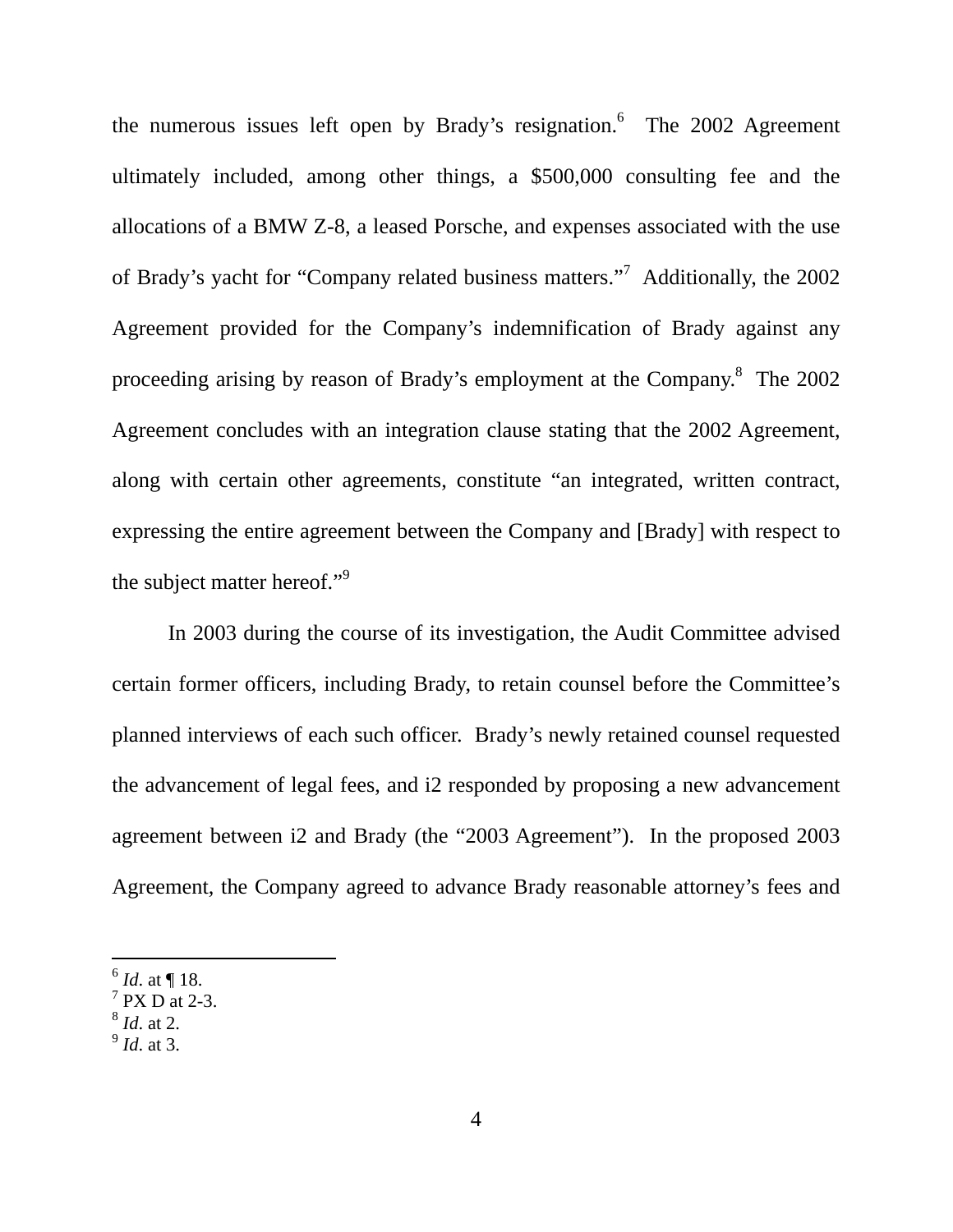expenses; the Company could discontinue such payments at will.<sup>10</sup> Unfamiliar with all of Brady's earlier agreements with i2, Brady's counsel was careful to negotiate a savings clause that protects the rights granted in the 2002 Agreement "or that otherwise might exist" from any diminishment.<sup>11</sup> After these negotiations, Brady executed the 2003 Agreement.

Inevitably, as litigation defense costs mounted, i2 examined how to shore up its profits<sup>12</sup> and, on July 28, 2005, i2 informed Brady that the Board of Directors determined to discontinue the advancement of attorney's fees and expenses to Brady.<sup>13</sup> Brady brought this action seeking enforcement of his alleged right to advancement of attorney's fees and other expenses incurred and to be incurred in connection with certain underlying proceedings. In addition, Brady seeks reimbursement of the attorney's fees and other expenses incurred and to be incurred in prosecuting this action – so-called "fees on fees." i2 has moved for summary judgment as to all claims.

<span id="page-4-0"></span><sup>&</sup>lt;sup>10</sup> McDermott Exhibit B.

<span id="page-4-1"></span><sup>11</sup> *See Id*., PX F.

<span id="page-4-2"></span><sup>12</sup> *See* McDermott Exhibit N at 24-25.

<span id="page-4-3"></span><sup>&</sup>lt;sup>13</sup> *See* Ex. E to Def.'s Answer and Counterclaim.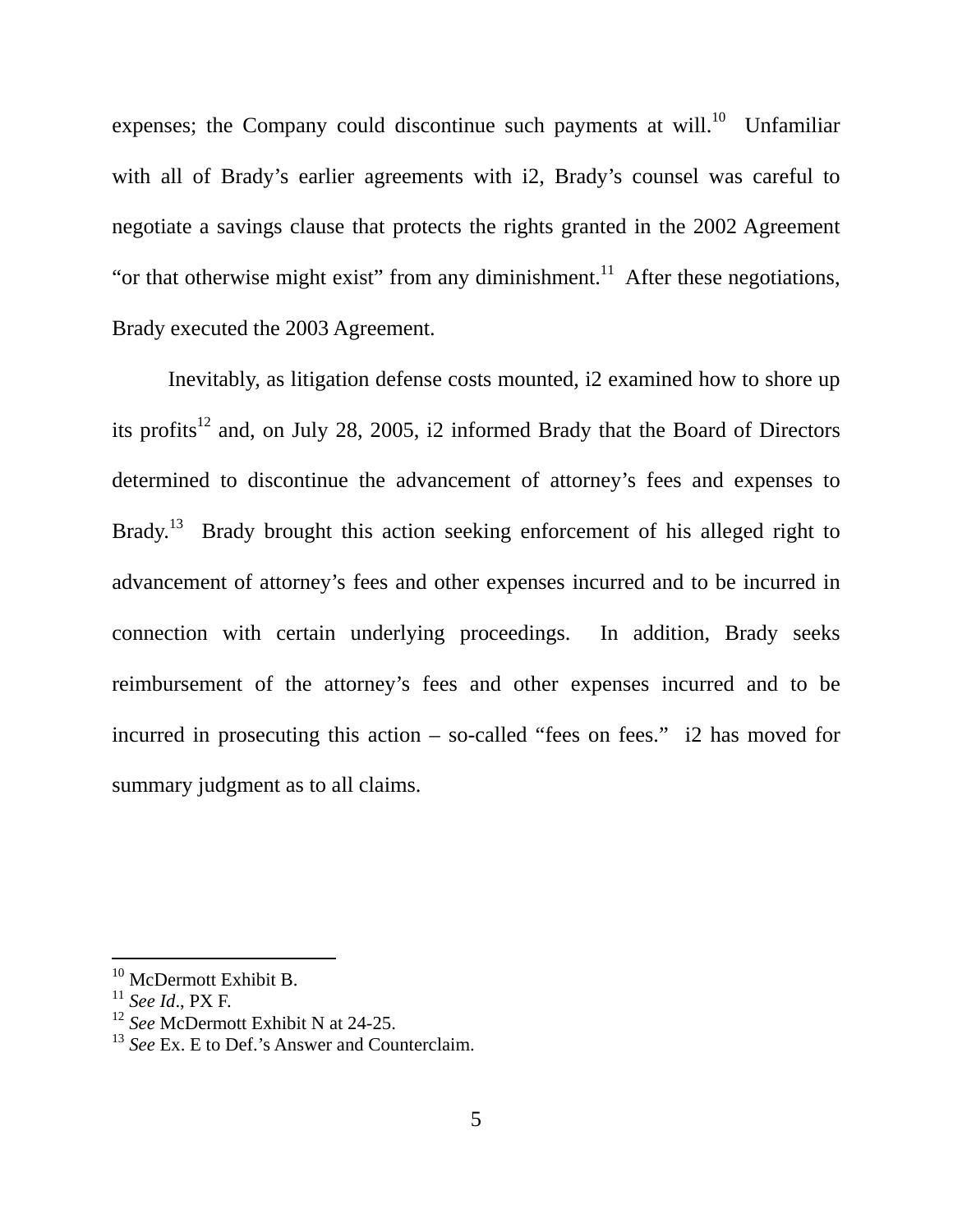#### **II. STANDARD OF REVIEW**

Court of Chancery Rule 56(c) permits summary judgment "if the pleadings, depositions, answers to interrogatories and admissions on file, together with the affidavits, if any, show that there is no genuine issue as to any material fact and that the moving party is entitled to a judgment as a matter of law."<sup>14</sup> "When a party" moves for summary judgment, the court may award summary judgment to the other party, regardless of whether the other party moves for summary judgment, when the undisputed material facts of record show that the other party is clearly entitled to such relief."<sup>15</sup>

Summary judgment is an effective vehicle for resolving advancement disputes in particular because "the relevant question turns on the application of the terms of the corporate instruments setting forth the purported right to advancement and the pleadings in the proceedings for which advancement is sought."<sup>16</sup>

<span id="page-5-0"></span> $^{14}$  CT. CH. R. 56(c).

<span id="page-5-1"></span><sup>15</sup> *Telstra Corp. v. Dynegy, Inc.*, 2003 WL 1016984, at \*5 (Del. Ch. 2003).

<span id="page-5-2"></span><sup>16</sup> *Morgan v. Grace*, 2003 Del. Ch. LEXIS 113, at \*35 (Del. Ch. Oct. 29, 2003) quoting *Weinstock v. Lazard Debt Recovery GP, LLC*, 2003 Del. Ch. LEXIS 83, at \*6 (Del. Ch. Aug. l, 2003).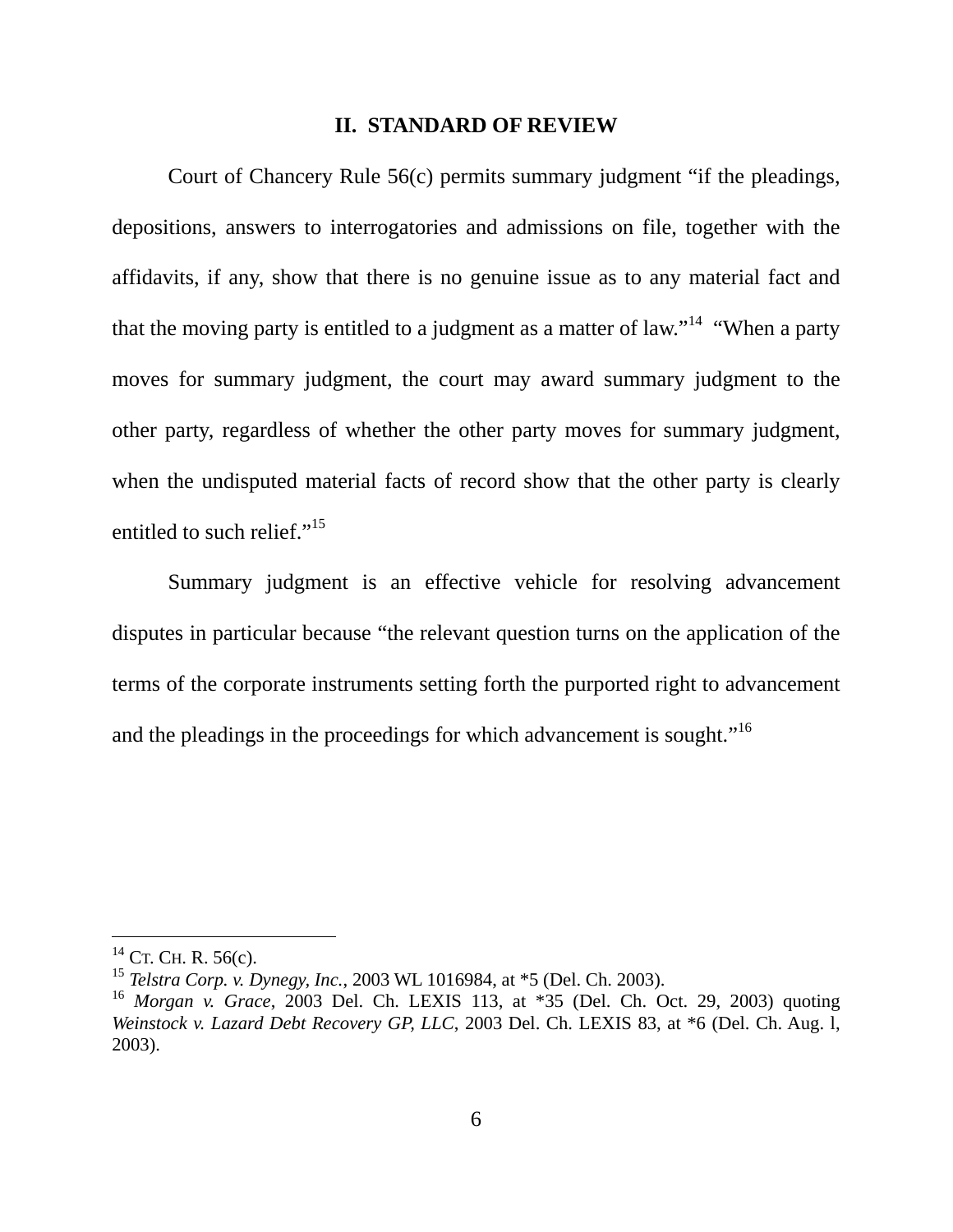#### **III. ANALYSIS**

The substantive interpretation of Brady's indemnification and advancement rights is governed by Delaware  $\text{law}^{17}$ . The interpretation of the 2002 Agreement and the effect of its integration clause is governed by Texas law, as that is the place of contracting and the state with the most significant relationship to Brady's severance from  $i2^{18}$ 

## *A. The 2002 Agreement's Integration Clause did not Abrogate Brady's Advancement Rights*

Texas courts apply an objective theory of contract interpretation, under which the court looks to the words of the agreement and the objective circumstances, not subjective or uncommunicated intentions[.19](#page-6-2) Terms are given

<span id="page-6-0"></span> $17$  The 1996 Agreement specifically states that Delaware law applies to its interpretation and enforcement. PX B at ¶ 13.

<span id="page-6-1"></span><sup>18</sup> *See Hurst v. Gen. Dynamics Corp.*, 583 A.2d 1334, 1338 n.5 (Del. Ch. 1990) (noting that Delaware choice of law rules are "governed either by a place of formation test … or a most significant relationship test"); *Wilmington Trust Co. v. Penn. Co.*, 172 A.2d 63, 66-67 (Del. 1961).

<span id="page-6-2"></span><sup>19</sup> *See Derr Construction Co. v. City of Houston*, 846 S.W.2d 854, 861 (Tex. App. 1992) (noting that "objective, not subjective, intent controls" questions of contract interpretation and that "the question is not what the parties meant to say, but what they did say"); *Zurich American Ins. Co. v. Hunt Petroleum (AEC), Inc.*, 157 S.W.3d 462, 465 (Tex. App. 2004); *Heritage Resources, Inc. v. NationsBank,* 939 S.W.2d 118, 121 (Tex. 1996); *Hewlett-Packard Co. v. Benchmark Electronics, Inc.,* 142 S.W.3d 554, 561 (Tex. App. 2004). Delaware applies a similar approach. *See US WEST, Inc. v. Time Warner Inc.*, 1996 WL 307445, at \*9-10 (Del. Ch.).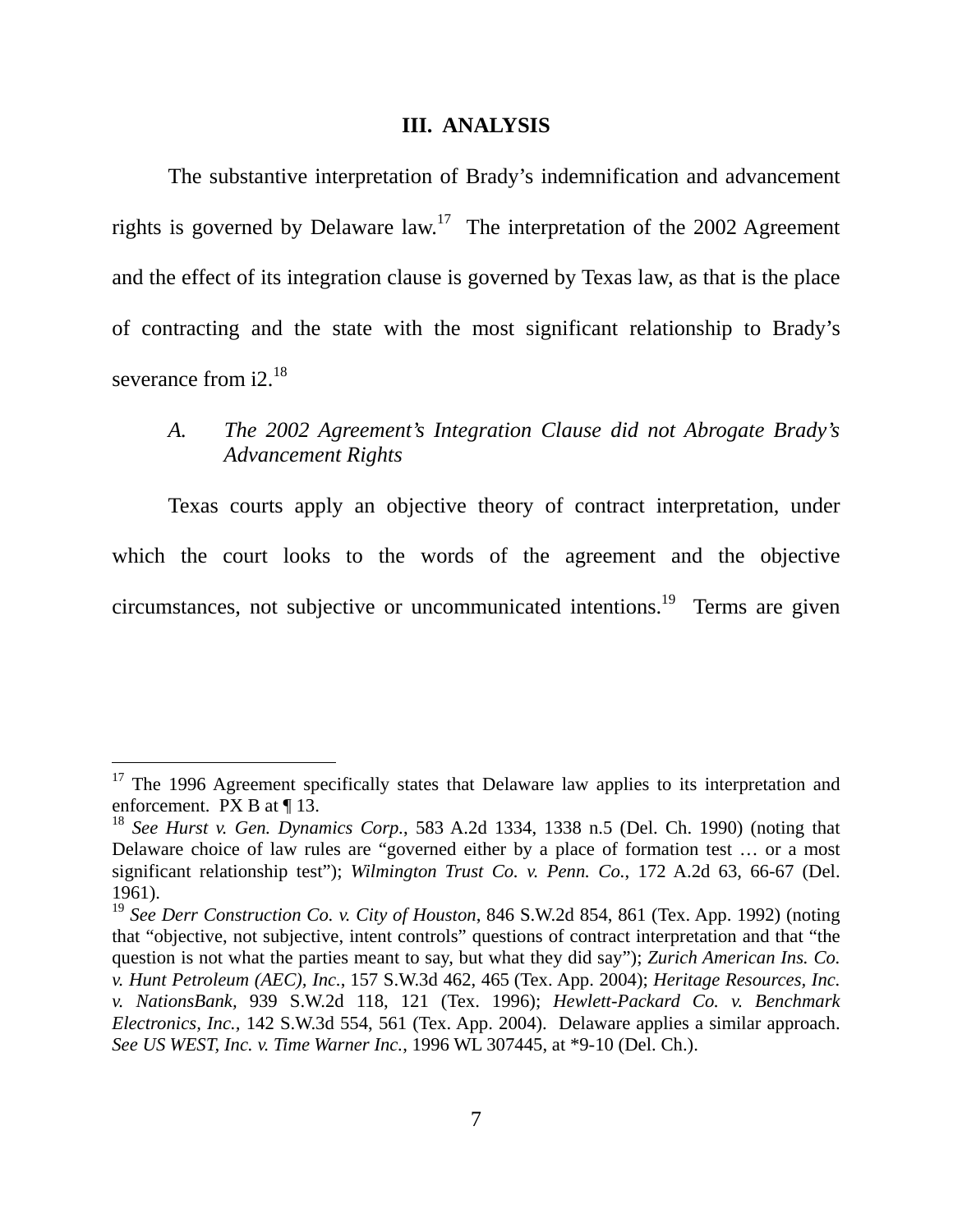their plain, ordinary, and generally accepted meaning unless the contract shows the parties used them in a technical or different sense.<sup>20</sup>

In determining whether a contract is ambiguous, Texas courts look to the contract as a whole, in light of the circumstances present when the contract was executed.<sup>21</sup> In construing a particular contract provision, the court may ascertain the intention of the parties so that their purpose may be effectuated, but it is the objective intent, not the subjective intent that is relevant. That is, "it is the intent expressed or apparent in the writing that controls.<sup> $22$ </sup> Indeed, "[t]he terms of the contract must be the conclusive factor because such terms may have a meaning different from that which either party contemplated."<sup>23</sup>

The question therefore posed is this: what is the plain and ordinary meaning of the "subject matter" found in the integration clause of the 2002 Agreement? I conclude that the plain and ordinary meaning of "subject matter" is sufficiently narrow in its scope so as not to conflate the meaning of advancement and

<span id="page-7-0"></span><sup>20</sup> *Heritage Resources,* 939 S.W.2d at 121.

<span id="page-7-1"></span><sup>21</sup> *Sun Oil Co. (Del.) v. Madeley,* 626 S.W.2d 726, 731 (Tex. 1981); *see also Hewlett-Packard,* 142 S.W.3d at 561 ("We construe a contract from a utilitarian standpoint, bearing in mind the particular business activity sought to be served.").

<span id="page-7-3"></span><span id="page-7-2"></span><sup>22</sup> *Meyerland Cmty. Improvement Ass'n v. Temple,* 700 S.W.2d 263, 267 (Tex. App 1985) citing *City of Pinehurst v. Spooner Addition Water Co.,* 432 S.W.2d 515, 518 (Tex. 1968).  $^{23}$  *Id.*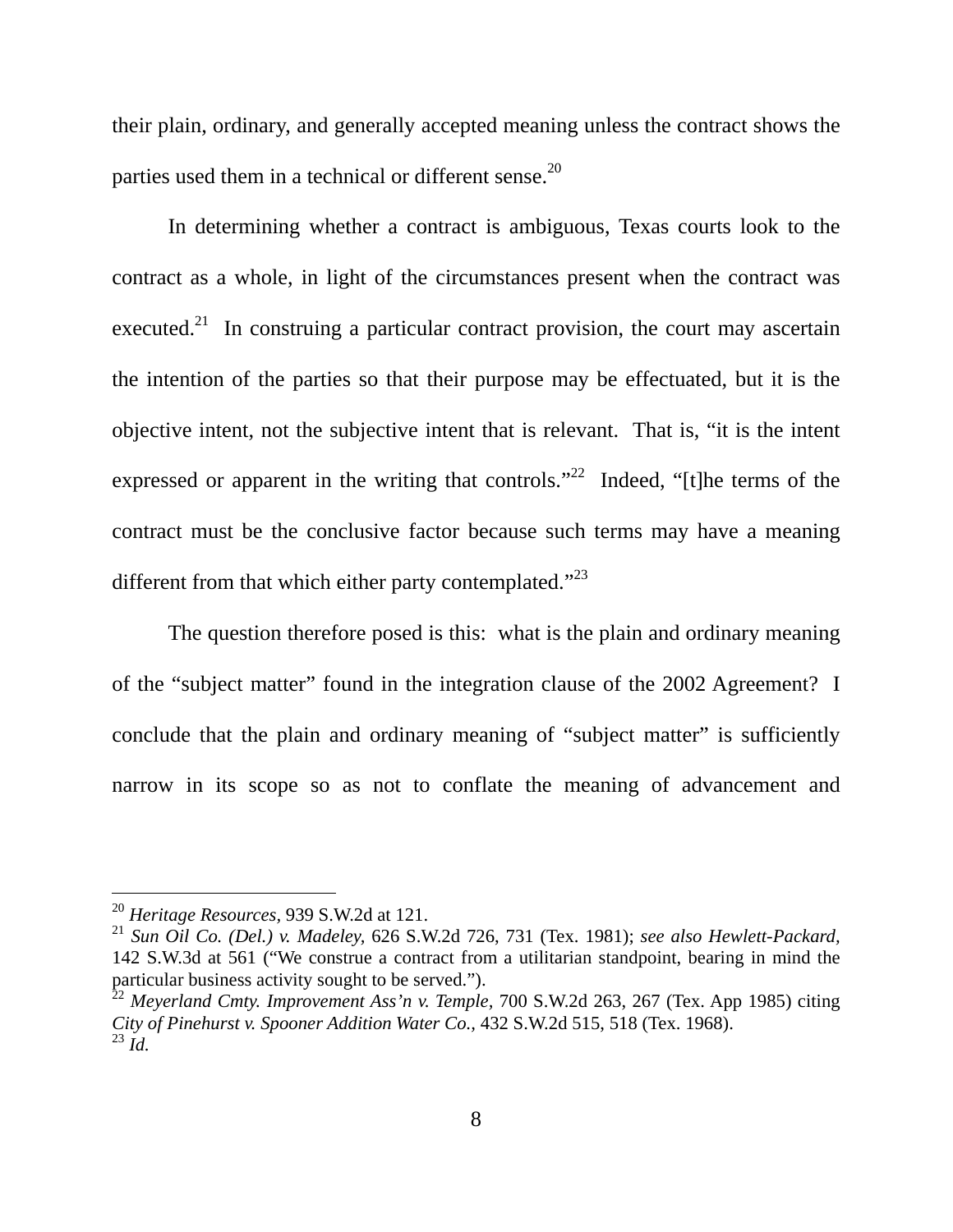indemnification. Advancement and indemnification are distinct concepts in plain and ordinary language.

Ordinarily and plainly, the advancement contemplated by the 1996 Agreement is wholly different from the indemnity payment contemplated by the 2002 Agreement. Advancement is an option to borrow, triggered upon the initiation of a lawsuit or proceeding; its value lies in the cheap (usually free) access to capital required to maintain a rigorous defense, in a situation where the officer or director's cost of capital has increased under the threat of enormous liabilities and insolvency.<sup>24</sup> Indemnities are insurance policies that pay out upon the realization of those enormous liabilities. Advancement can exist even if indemnification is eventually determined not to apply (in which case the advanced fees would have to be repaid to the company), and indemnification can exist without any initial rights to advancement.<sup>25</sup> Advancement and indemnification are separate and distinct legal actions, and the summary nature of advancement proceedings make it impractical (if not impossible) for litigating indemnification during the

<span id="page-8-0"></span><sup>24</sup> *See Homestore, Inc. v. Tafeen*, 2005 WL 3091887, at \*6 (Del. 2005) ("Advancement provides corporate officials with immediate interim relief from the personal out-of-pocket financial burden of paying the significant on-going expenses inevitably involved with investigations and legal proceedings.")

<span id="page-8-1"></span><sup>&</sup>lt;sup>25</sup> See Homestore, 2005 WL 3091887, at \*8 ("The right to advancement is not dependent on the right to indemnification."); *Citadel Holding Corp. v. Roven*, 602 A.2d 818, 822 (Del. 1992).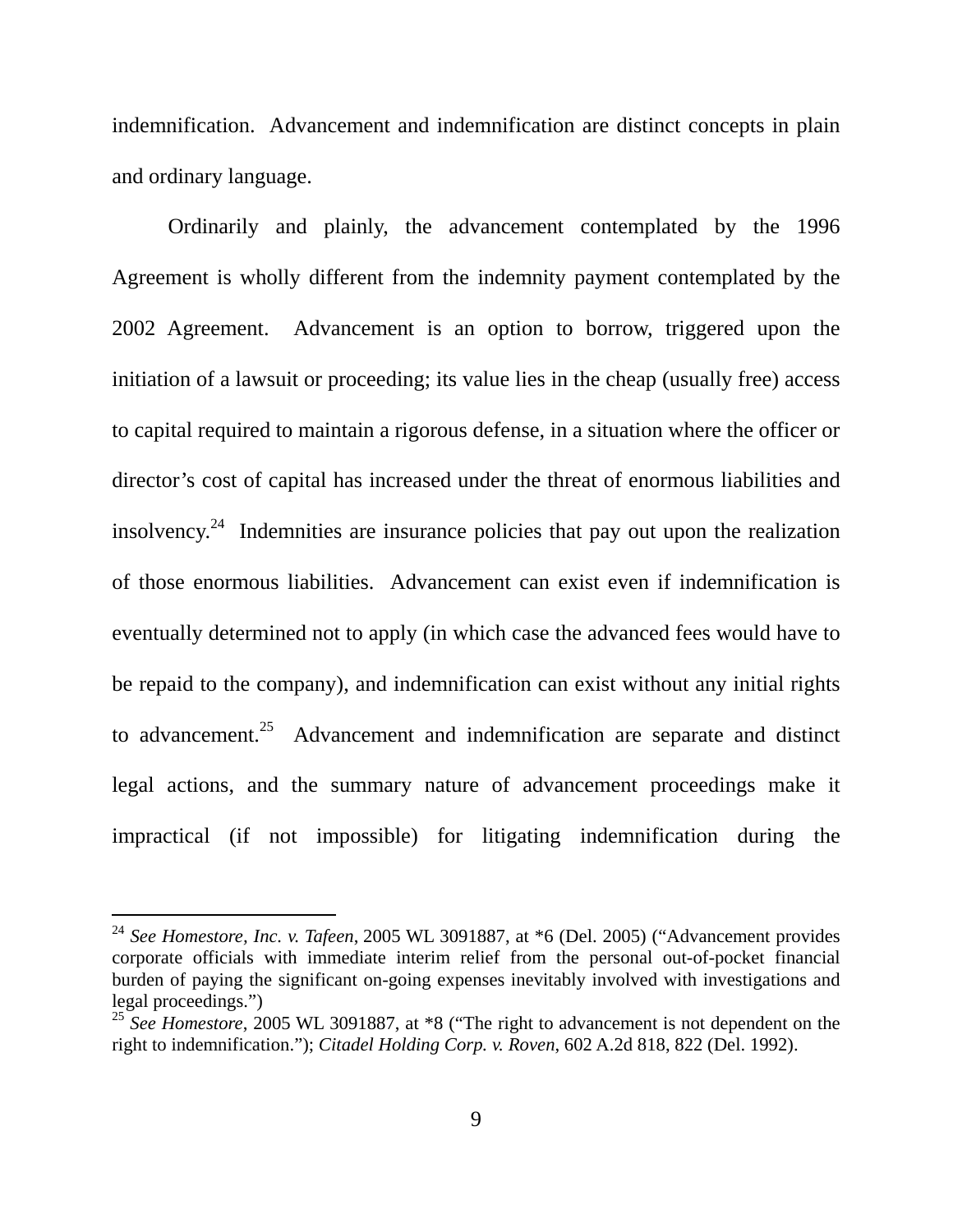advancement proceedings.<sup>26</sup> Accordingly, the general inclusion of these distinct concepts together in the same contracts (including the 1996 Agreement) does not make them of the same subject matter.

The 2002 Agreement is unambiguous that the integration clause did not preclude advancement. The clear distinction between advancement and indemnification make them different subjects, leaving the advancement provision of the 1996 Agreement unaffected by the 2002 Agreement's integration clause. i2 nonetheless maintains that if the "subject matter" of the 2002 Agreement was shown to be ambiguous, certain extrinsic evidence would resolve the ambiguity and show that "subject matter" was intended by the contracting parties to include advancement rights at the time of contracting. Under both Texas and Delaware law and the doctrine of *contra preferentum*, however, any ambiguity in the 2002 Agreement is construed against i2, the drafter of the agreement.<sup>27</sup>

<span id="page-9-0"></span><sup>26</sup> *See Homestore*, 2005 WL 3091887, at \*8; *Kaung v. Cole Nat'l Corp.*, 884 A.2d 500, 2005 WL 1635200, at \*6-7.

<span id="page-9-1"></span><sup>27</sup> *See GTE Mobilnet of South Texas L.P. v. Telecell Cellular, Inc.*, 955 S.W.2d 286, 291 (Tex. App. 1997) ("The principle of construing a contract against its drafter is part of the 'rule *contra preferentum*,' which is a rule applied by courts when construing a contract as a matter of law."); *Kaiser Aluminum Corp. v. Matheson*, 681 A.2d 392, 398-99 (Del. 1996) (applying principle of *contra preferentum*); *Greco v. Columbia/HCA Healthcare Corp.*, 1999 WL 1261446, at \*13 (in advancement case, construing ambiguous language against corporation and in favor of the claimant).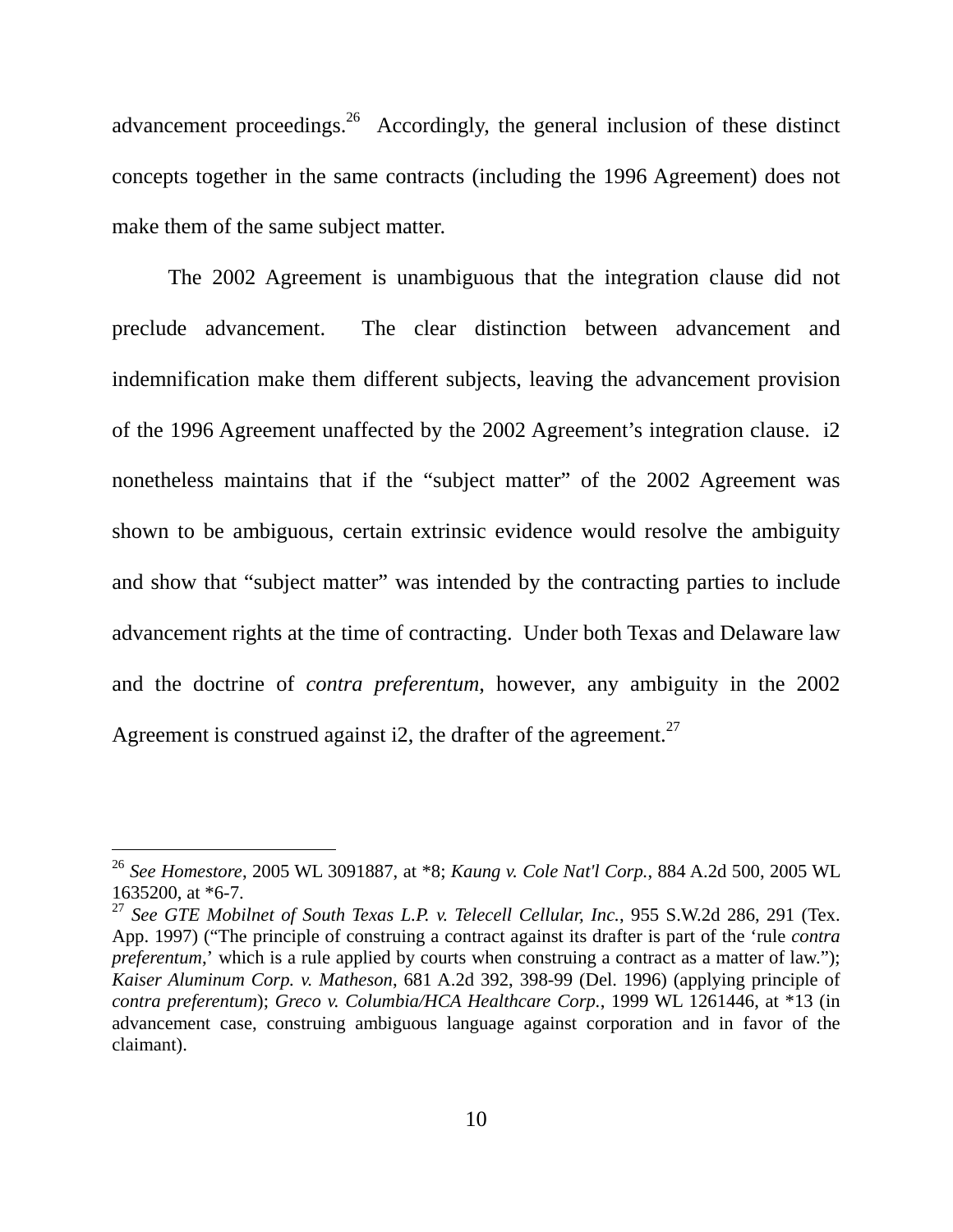Further, assume "subject matter" was ambiguous and that defendant could (1) present sufficient extrinsic evidence at trial to overcome the doctrine of *contra preferentum*, and (2) demonstrate that advancement rights were intended to be the same "subject matter" integrated by the 2002 Agreement. Even assuming defendant could make such a showing at trial, integration would still not terminate Brady's advancement rights, for the reasons described below.

# *B. The 2002 Agreement does not supersede the 1996 Agreement's advancement provisions.*

A written merger clause (such as the one in the 2002 Agreement) is essentially a memorialization of the merger doctrine.<sup>28</sup> Merger occurs where parties have concluded a valid integrated agreement dealing with the subject matter of an earlier agreement between them; merger's corollary, the parol evidence rule, will prevent enforcement of the earlier agreement that is inconsistent with the integrated agreement.<sup>29</sup> This bar, however, does not preclude enforcement of earlier agreements that are collateral to, are not inconsistent with, and do not vary or contradict the express or implied terms or obligations of the integrated

<span id="page-10-0"></span><sup>28</sup> *See Fish v. Tandy Corp.*, 948 S.W.2d 886, 899 (Tex. App. 1997).

<span id="page-10-1"></span><sup>&</sup>lt;sup>29</sup> Springs Window Fashions Div., Inc. v. The Blind Maker, Inc., 2005 WL 1787440, at \*20 (Tex. App. 2005); *Fish*, 948 S.W.2d at 898; *Leon Ltd. v. Albuquerque Commons Partnership*, 862 S.W.2d 693, 700; *see also Texas A & M University-Kingsville v. Lawson*, 127 S.W.3d 866, 872.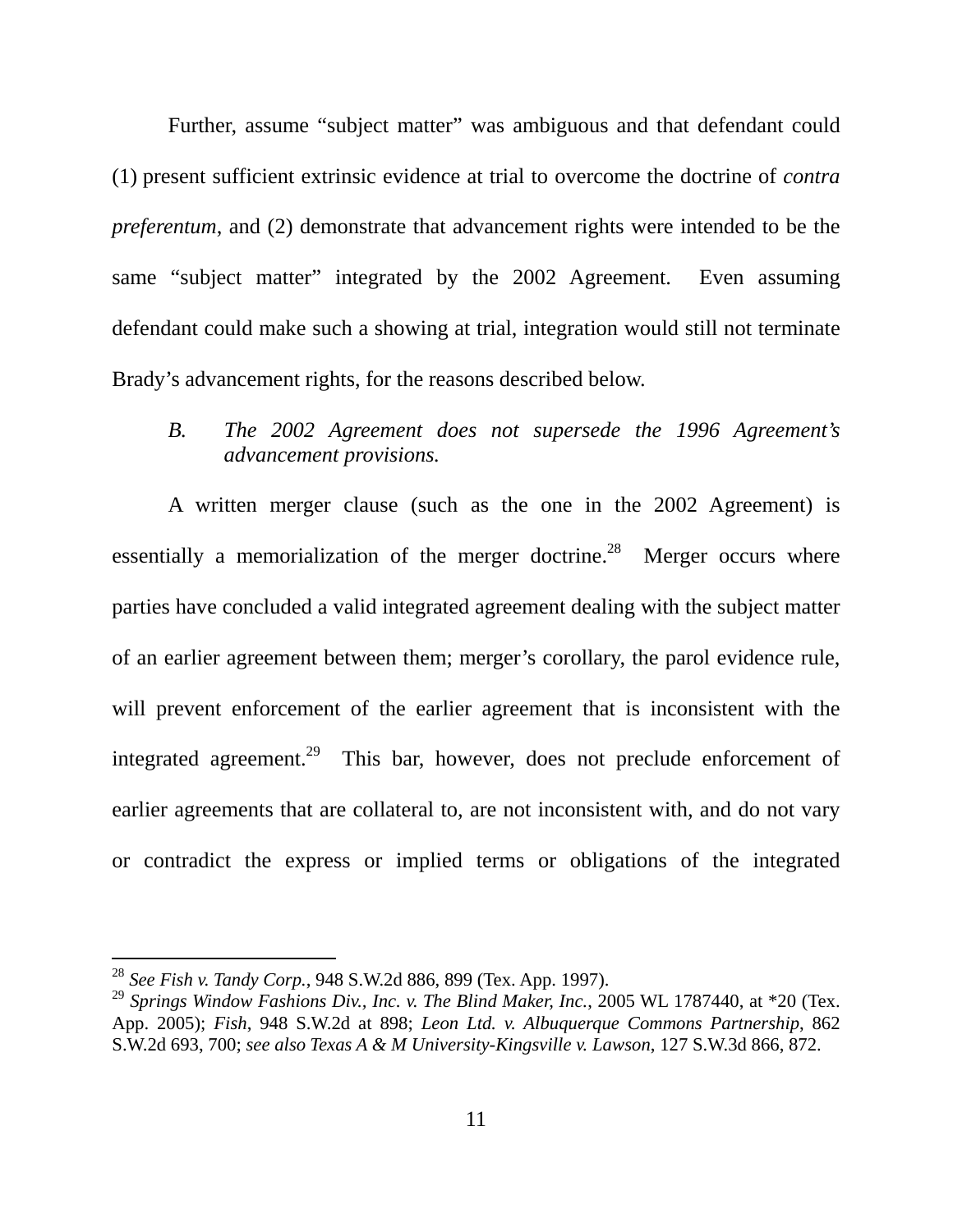agreement.<sup>30</sup> To be collateral, the earlier agreement must be one that the parties might naturally make separately or the integrated agreement merely modifies the earlier agreement in some respect. $31$ 

In this case, even assuming that the advancement provision of the 1996 Agreement is the same subject matter as the indemnification rights provision under the 2002 Agreement, the advancement provision of the 1996 Agreement nonetheless constitutes its own agreement that is collateral to and consistent with the terms of the 2002 Agreement. Nor does the 1996 Agreement's advancement provision contradict the express or implied terms of the 2002 Agreement. Furthermore, the 1996 Agreement's separability provision states that each provision is a distinct agreement, independent of the others; $32$  the advancement provision thereby constitutes its own independent agreement. Advancement agreements and indemnification agreements are often made separately, and are therefore collateral to one another in this case. One need not look far for proof: the 2003 Agreement grants Brady advancement rights separate from the 2002 Agreement containing his indemnification rights. Finally, the 1996 Agreement's

l

<span id="page-11-0"></span><sup>30</sup> *Hubacek v. Ennis State Bank*, 317 S.W.2d 30, 32 (Tex. 1958).

<span id="page-11-1"></span><sup>31</sup> *Leon*, 862 S.W.2d at 700-01.

<span id="page-11-2"></span> $32$  PX B at ¶ 12.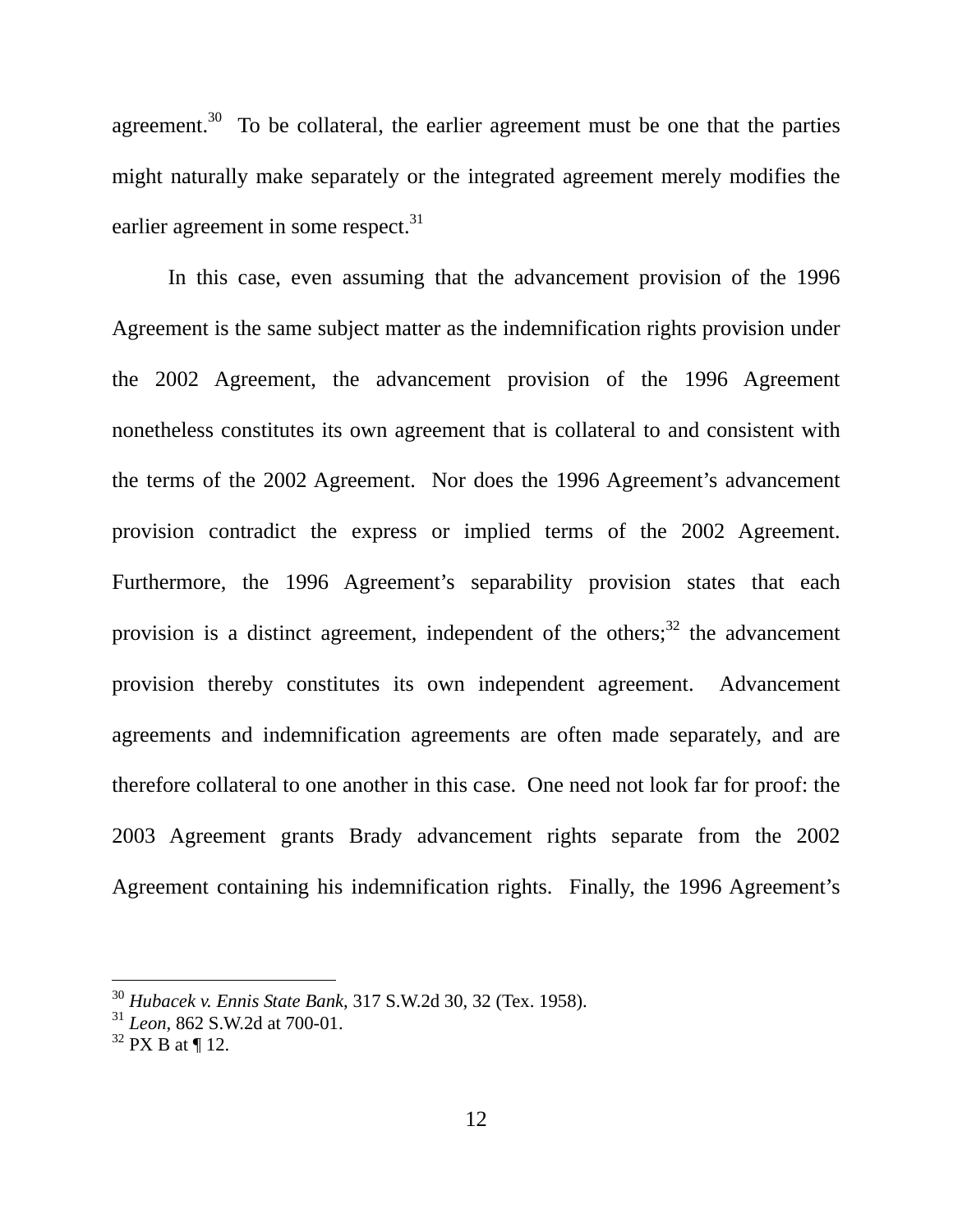advancement provision is not inconsistent with, and does not vary, the terms of the 2002 Agreement. Therefore, the integration clause of the 2002 Agreement does not preclude enforcement of the 1996 Agreement's advancement provision.

*C. Brady is entitled to receive the expenses incurred in prosecuting the advancement action and pre-judgment interest.* 

In *Stifel Financial Corp. v. Cochran*, the Delaware Supreme Court held that corporations are authorized to indemnify for expenses incurred in successfully prosecuting actions under 8 *Del. C.* §145 ("Section 145").<sup>33</sup> "Without an award of attorney's fees for the indemnification suit itself, indemnification would be incomplete."<sup>34</sup> This is so because "the corporation itself is responsible for putting the director through the process of litigation."[35](#page-12-2) Further, the Court noted that "giving full effect to Section 145 prevents a corporation from using its 'deep pockets' to wear down a former director, with a valid claim to indemnification, through expensive litigation."<sup>36</sup> Although the Court noted that a corporation may tailor its indemnification bylaws to exclude "fees on fees," $37$  i2 took no such steps. For these reasons, I conclude that Brady is entitled to receive reasonable expenses

- <span id="page-12-3"></span><span id="page-12-2"></span>
- 34 *Id*. 35 *Id*. 36 *Id*. 37 *Id*.
- <span id="page-12-4"></span>

<span id="page-12-0"></span><sup>33 809</sup> A. 2d 555, 561 (Del. 2002).

<span id="page-12-1"></span>